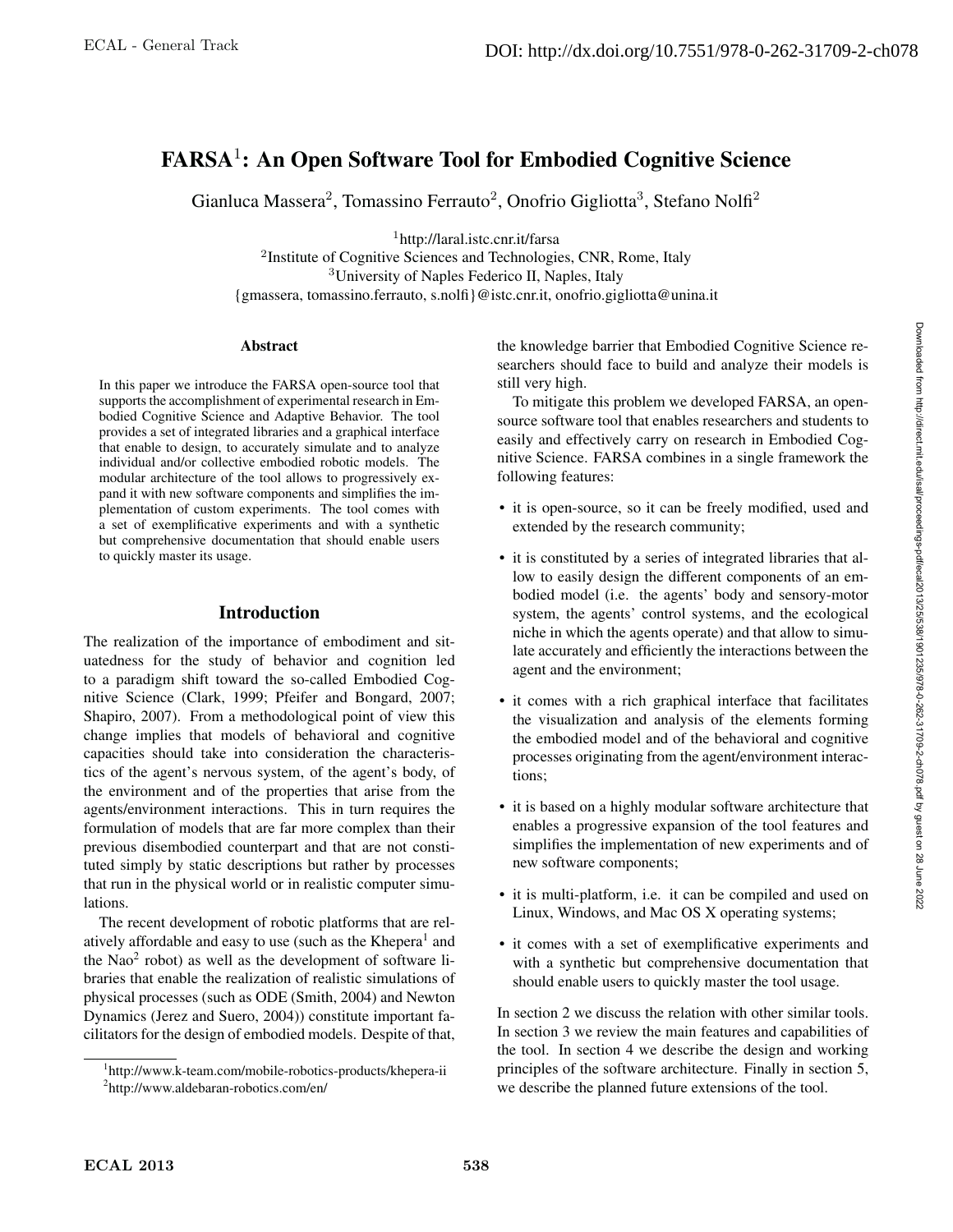# Related Tools

Objectives similar to those we have tried to reach with FARSA have been actively pursued during the last 20 years by academic research laboratories, small private companies, and multinational companies. Here we restrict our analysis to the most related attempts.

One of the first and most influential tool is Webots™ (Michel, 2004) a mobile robot simulator, initially developed by Olivier Michel at the Swiss Federal Institute of Technology (EPFL) in Lausanne, Switzerland, and then commercialized by a small spin-off company led by the software creator. The tool is used by about 1000 research centers and universities worldwide. Webots™includes a robot simulator with a rich collection of predefined robotic models, a visualization tool that allows to observe the robot's behavior, a library of methods for customizing the robot and the environment, and a library of simulated sensors and actuators. A limitation of this tool is constituted by its commercial nature that introduces a cost barrier, prevents the possibility to fully inspect and customize the source code, and limits the possibilities to exploit collaborative development.

ARGOS (Pinciroli et al., 2012) is a recently developed 3D physic simulation tool targeted particularly toward swarm robotics research. It is an open source project. The usage of the tool, however, require a significant programming effort also due to the lack of an integrated graphical interface.

USARSim (Carpin et al., 2007) is also open-source simulator that was initially targeted toward urban search and rescue scenarios and later extended toward a more general use. It supports a wide range of robotics platforms (humanoids, wheeled, vehicles, etc) and has been adopted as a simulation platform by the Robotcup initiative. USARSim is an open source project which, however, is based on the Unreal Engine proprietary technology. This limits the inspection and the customization of the tool at the level of the robot implementation and impose the use of a particular proprietary language (unreal script) for the configuration of the experiments.

Gazebo (Koenig and Howard, 2004) is another opensource simulator anlogous to USARsim but does not use any third party proprietary code. Another advantage of Gazebo is that it can be used in combination with Player (Gerkey et al., 2001) a tool that can be used to design the agents' controller and eventually the adapting process. The two tools are constituted by indepedent software programs that communicate through a dedicated network protocol. The combination of these tools constitute a powerful environment. Its use, however, requires a significant programming expertise and learning efforts.

Finally, Microsoft and Willow Garage developed two similar robotic suites: Microsoft Robotics Developer Studio

 $(RDS)^3$  and Robot Operating System  $(ROS)^4$ . These packages, that constitute a sort of operating system and a developmental environment for robotics applications, include device drivers, libraries, visualizers, message-passing, package management, 3D simulation tools, visual programming languages, a library of simulated robotic platforms, sensors, and actuators. The limits of these tools, for what concerns the objective addressed in this paper, is their complexity and consequently the required expertise and learning efforts. Another technical limitation is constitued by the fact that they are not multi-platform: Microsoft RDS runs only on windows while ROS runs only on Linux, limiting community collaborations.

The FARSA project aims to provide an open-source and multi-platform tool that it is easy to use and to extend and, in addition to a robotic simulation environment, provides integrated tools for designing the control systems of the robots, for analysing the robots' behaviour, and for subjecting the robots to evolutionary and/or learning processes.

# Features and Capabilities

FARSA is a re-engineered and extended version of a tool that has been developed since the 1995 by Stefano Nolfi and Onofrio Gigliotta (Nolfi, 2000; Nolfi and Gigliotta, 2010) which has been used for research and education purposes by more than 50 research laboratories and universities. It is in an open-source software tool that can be freely used and modified and a cross-platform application that runs on Linux, Windows and Mac OS X (on either 32bit or 64bit systems). The tool can be downloaded from http://laral.istc.cnr.it/farsa. FARSA is well documented, easy to use and comes with a series of exemplificative experiments that allow users to quickly gain a comprehension of the tool. These experiments can be used as a base for running a large spectrum of new experiments that can be set up simply by editing a configuration file.

The tool is constituted by a series of integrated software libraries providing the features described in the following sub-sections.

## The Robots/Environment Simulator

The robots/environment simulator (*worldsim*) is a library that allows to simulate the robot/s and the environment in which it/they operate. The library supports both individual robot simulation and collective experiments in which several robots are placed in the same environment. The physical and dynamical aspects of the robots and of the robots/environment interactions can be simulated accurately by using a 3D dynamics physics simulator or by using a faster but simplified kinematic engine. For what concern the dynamics simulation, FARSA relies on the Newton Game

<sup>3</sup> http://www.microsoft.com/robotics/

<sup>4</sup> http://www.willowgarage.com/pages/software/ros-platform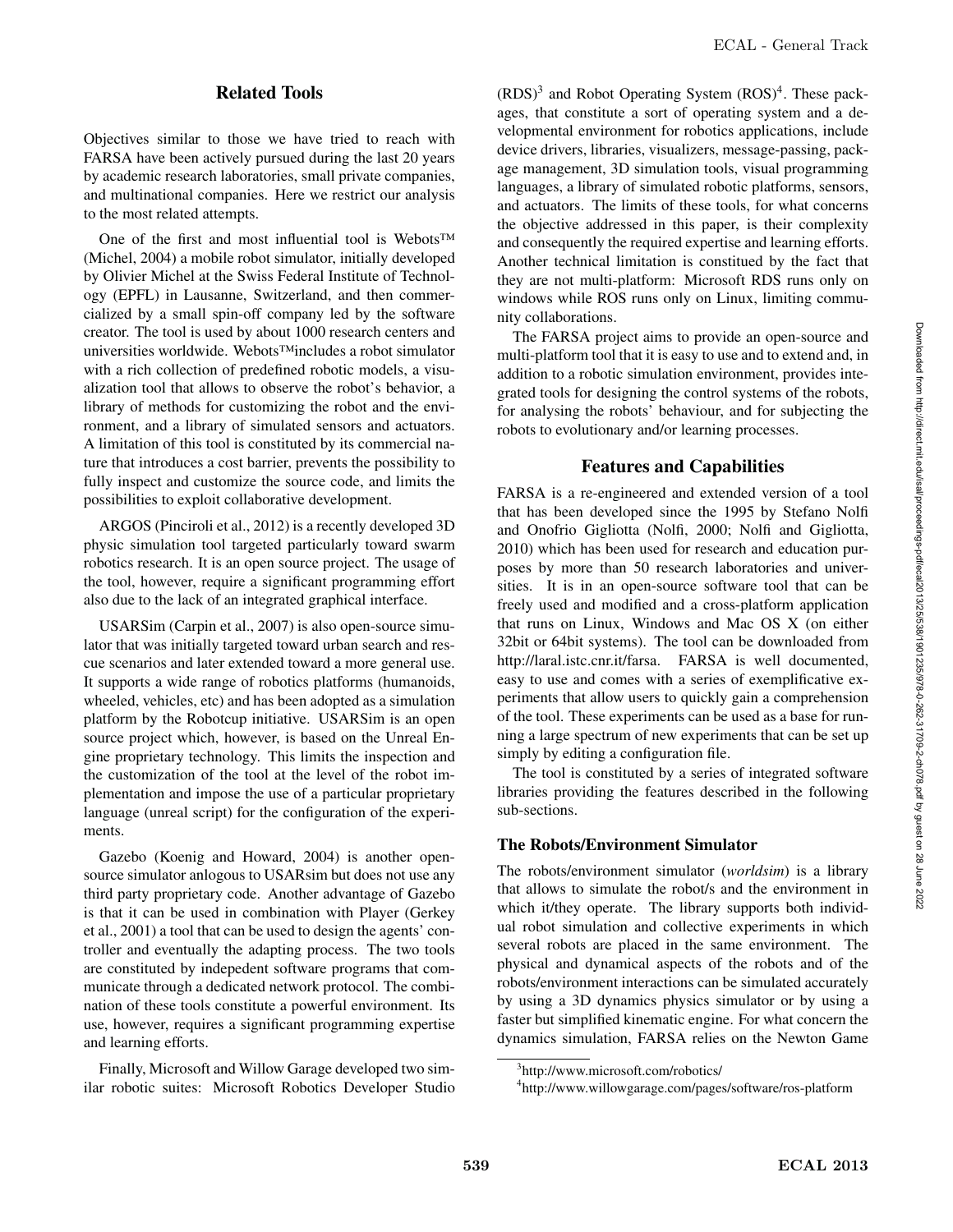Dynamics engine (Jerez and Suero, 2004) that enables accurate and fast simulations. The underlying dynamic engine has been encapsulated so to enable the inclusion of alternative engines.

Currently, FARSA supports the following robotic platforms: the Khepera (Mondada et al., 1994), the e-Puck (Mondada et al., 2009), the marXbot (Bonani et al., 2010) (see Figure 1, bottom) and the iCub (Sandini et al., 2004) (see Figure 1, top). These robots have been designed by assembling a series of building blocks (physical elements, sensors, and motorized joints) that users can re-use to implement alternative, not yet supported, robots.

In the case of the iCub, the simulator is based on the YARP (Metta et al., 2006) middleware library (the same command used to read the robot's sensors and control the robot's motor can be used to work with the simulated or real robot). This strongly facilitates the possibility to port results from simulation to reality and the possibility to integrate into FARSA projects the software modules available from the iCub software repository<sup>5</sup>. With respect to the iCub simulator developed by Tikhanoff et al. (2008), the simulation library included in FARSA presents a series of advantages: it strictly conforms to the real kinematic joints structure of the robot, it allow to simulate multiple robots, it includes both a dynamic and kinematic engine, and it provides an enhanced visualization tool.

## The Sensor and Motor Library

FARSA also includes a library of ready-to-use sensors and motors. In some cases, sensors and motors include software routines that pre-elaborate sensory or motor information (e.g. to reduce its dimensionality) and/or integrate different kinds of sensory-motor information (as in the case of motors that set the torque to be produced by a joint motor on the basis of the current and desired position of the controlled joint).

Wheeled robots are provided with infrared, ground, traction force, linear vision, and communication sensors, among others. Moreover, they are provided with wheels, grippers, LEDs, and communication actuators.

The iCub robot is provided with proprioceptors that measure the current angular position of the robot's joints, tactile sensors, and vision sensors among others and with actuators that control all the available DOFs.

The state of the robot's sensors and motors, as well as the state of selected variables of the robot's control system, can be graphically visualized while the robot interacts with the environment (see Figure 2). This provides an useful analysis and debugging tool.

## The Controller Libraries

These libraries enable the user to design, modify and visualize the robot's control system. Currently FARSA includes





Figure 1: Snapshots taken from the 3D robot/environment renderer of FARSA. Top: A simulated iCub robot that reaches and grasps a spherical object located over a table. Bottom: A simulated marXbot robot that navigates in a structured environment containing walls and coloured objects.

<sup>5</sup> http://wiki.icub.org/iCub\_documentation/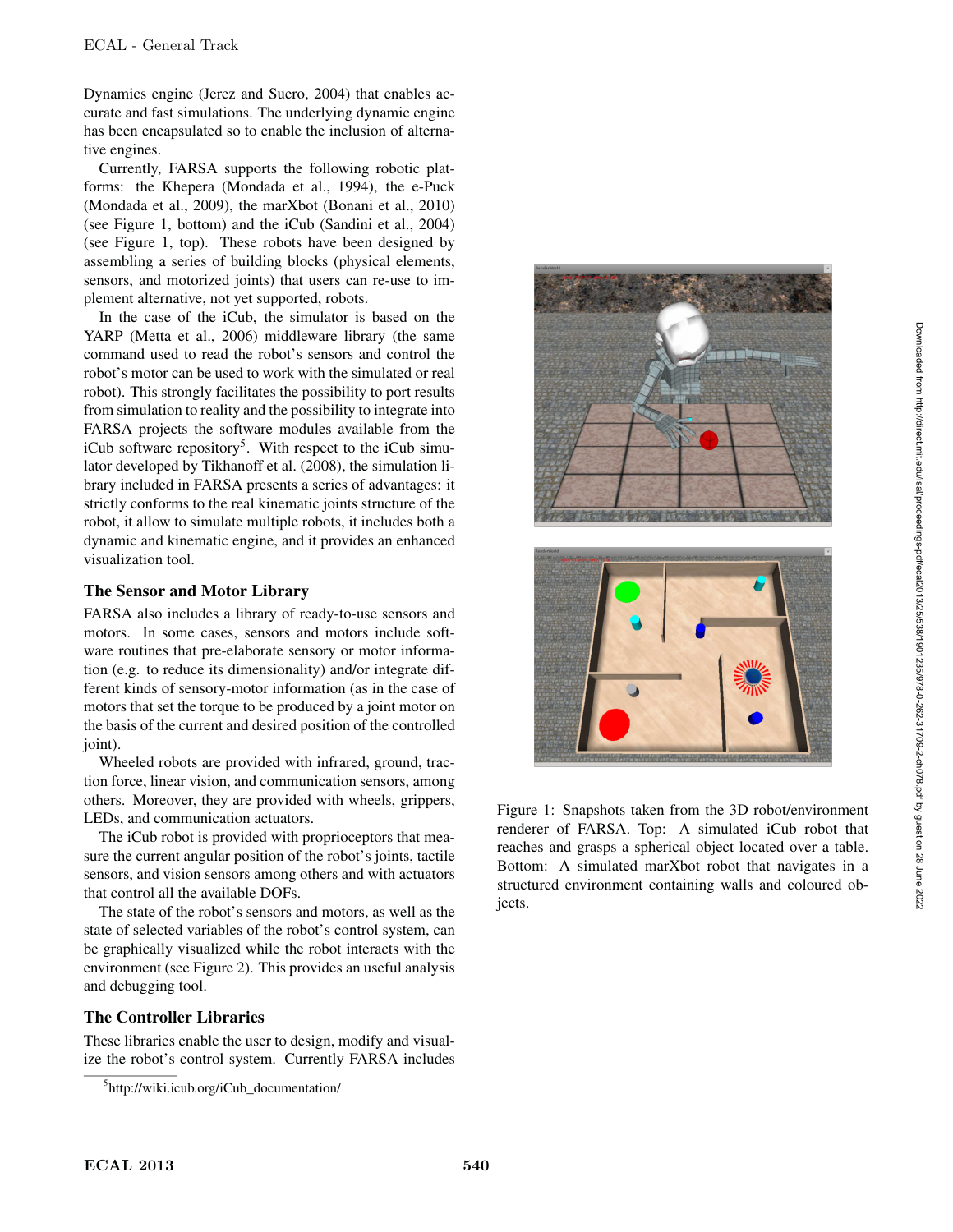two libraries that support the design of neuro-controllers. Users willing to use other architectures or formalisms can integrate into FARSA alternative libraries (see the section "Extending FARSA").

Evonet is an easy-to-use library that enables users to graphically design, modify and visualize the architecture of the robot's neural controller as well as the properties of the neurons and of the connection weights (see Figure 2). The library supports logistic, leaky integrator, and threshold neurons. NNFW is an alternative object-oriented library that provides a larger variety of neuron types and output functions (Gaussian, winner-take-all, ramp, periodic, etc.) and supports the use of radial basis function neural network.

Thanks to the integration between the controller and the sensory and motor libraries, the sensory and motor layer of the neural controller is automatically generated on the basis of the selected sensors and motors. Moreover, the update of the sensory neurons and the update of the actuators on the basis of the state of the motor neurons is handled automatically.

Finally, the graphic viewer of the robot's controller (see Figure 2) also enables users to lesion and/or to manually manipulate the state of the sensors, internal, and motor neurons in order to analyze the relationship between the state of the controller and the behavior that originates from the robot/environmental interaction.

## The Adaptation Libraries

These libraries enable the user to subject a robot or a population of robots to an adapting process (i.e. to a evolutionary and/or learning process during which the characteristics of the robots are varied and variations are selected so to improve the abilities of the robots to cope with a given task/environment).

The adaptation libraries that are currently available support the use of evolutionary algorithms (including steady state, truncation selection, and Pareto-front algorithms), supervised learning algorithms (i.e. back-propagation), and unsupervised learning algorithm (i.e. Hebbian learning). The evolutionary algorithms are parallelized at the level of the individual's evaluation and can therefore run significantly faster in multi-core machines and computer clusters.

In the case of evolutionary and supervised algorithm, the variation in performance during the adaptation can be monitored and analyzed in the associated graphic renderer (see Figure 3).

## Design and Working Principles

The architecture of FARSA is based on three key ideas: the *components*, the *configuration file* and the *plugins*.

The *components* are software modules that implement a given object or process. They can be organized in a hierarchical manner. For example, a project might include an



Figure 2: Top: The controller graphic widget that allows to visualize, modify, and analize the robot's neural architecture, the strenght of the connection weights and biases, and the properties of the neurons. Bottom: The controller monitor that displays the activation state of the sensory, internal, and motor neurons while the robot interacts with the environment.



Figure 3: The graphic widget of the adapting process. In this example, the widget is used to show the best, average and worst fitness of an evolutionary experiment through out generations.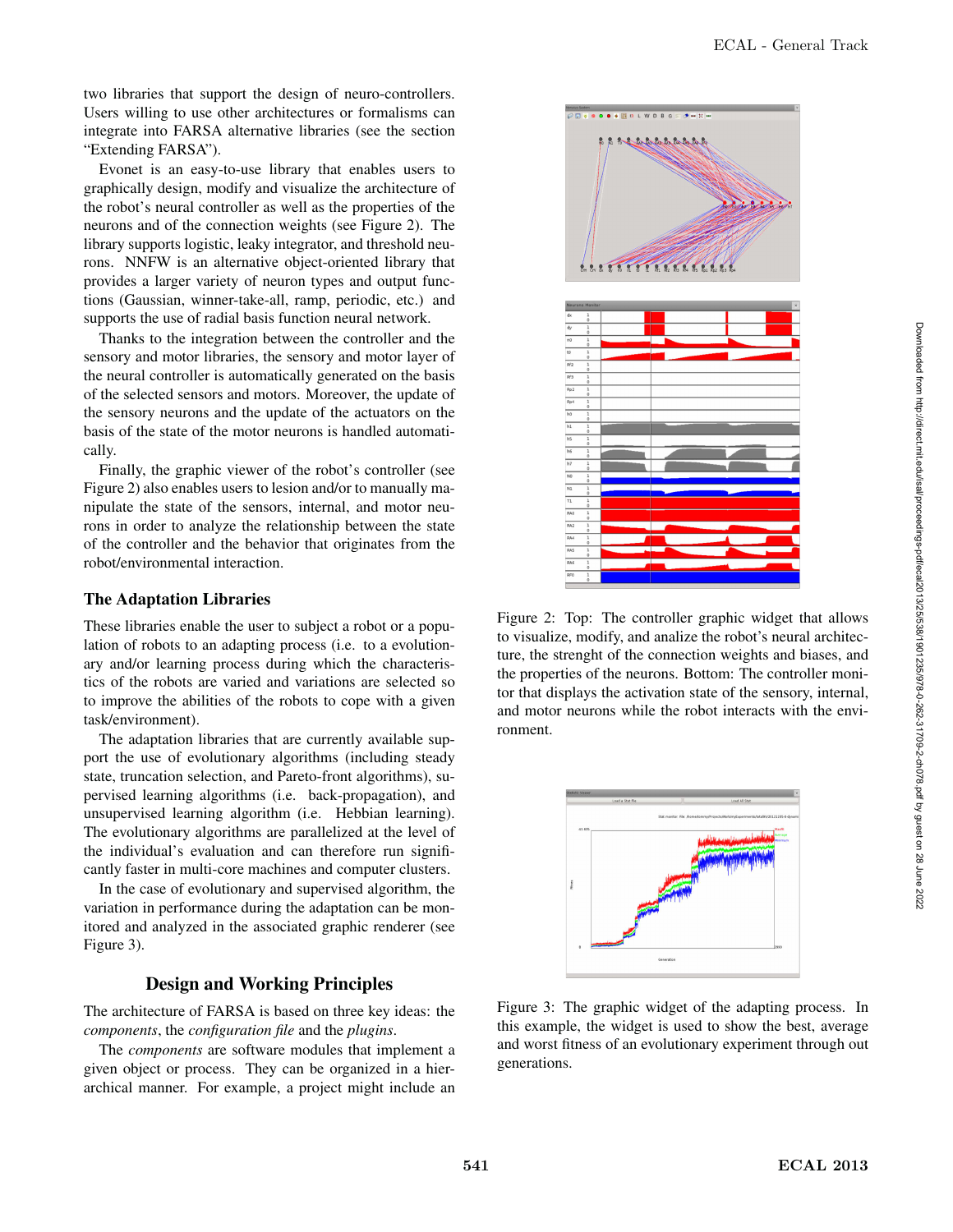evolutionary process component, that includes as subcomponent an experimental component, that includes as subcomponent an iCub robot component, a neural network controller component, and several sensors and motors components. The main characteristic of components is that they can be automatically instantiated and configured from the content of a *configuration file* (they have a direct relation to groups of parameters in a *configuration file*, as explained below). Components might also include associated commands (e.g. <"evolve", "stop", "test"> in the case of an evolutionary component), and graphical widgets that can be accessed by the FARSA main graphic interface (see next section).

The *configuration file* is a text file that specifies the components (e.g. the robotic platform, the robots' sensors and the motors, the robots' controllers, and eventually the robots' adapting process) that are going to be used in a particular project and the parameters (e.g. the number of robots situated in the same environment, the number and type of objects present in the environment) that are used to configure them. The file has a hierarchical structure analogous to the hierarchial organization of components. The configuration file is a human readable text file (in .INI or .XML format) that can be edited through the Total99 graphic interface (described in the next section) or directly through a standard text editor. This enables users to configure and run experiments on remote machine (e.g. computer clusters) that do not have a graphical environment. The modular and hierarchical organization of components combined with the configuration file has several advantages:

- it allows to instantiate a runtime only the components that are needed in a particular project, thus eliminating the risk that problems affecting other components might affect the functionality of the whole project,
- it gives the possibility to re-use the same components in different projects,
- it enables a progressive expansion of the tool with the development of additional components,
- it simplifies the tool usage through the visualization of only the parameters, the commands, and the graphic widgets that are relevant for a given project.

A *plugin* contains compiled code of new components or features created by users. They might consists of subclasses of existing components (e.g. a subclass of an evolutionary experiment with a new implemented fitness function or a new subclass of the sensor class implementing a new type of sensor not available in the sensor library) or of completely new components (e.g. a behaviour-based controller tool with associated parameters, commands and graphic widgets). The plugins, which are loaded and instantiated at run time, are totally equivalent to the other native components of FARSA for what concern the functionalities and use (e.g. they can be

configured and commanded in the same manner and through the same graphic interface of the native components). Plugins provide several advantages:

- they enable users to neatly separate their new code from the main library,
- they facilitate the distribution and sharing of additional components and feature within the FARSA community,
- they enable users to get access to a number of exemplificative experiments that increase over time,
- they allow authors of scientific papers to provide an easy way to replicate their work.

Overall the workflow in FARSA is as follow: the project configuration file and the required plugins are loaded, the required components are created and configured on the basis of the configuration parameters, the associated commands and graphical widgets are created and made available to the user through the graphic interface.

## The graphical interface

Total99 is the graphical interface that allows to configure experiments, to instantiate the required software components, and to use the associated commands and graphic widgets. Total99 can also operate in batch mode without graphics if required. Total99 can be used to create, view, or modify a configuration file (Figure 4). This can be done by loading or creating a configuration file (through the use of the commands available in the File menu) and by then setting the configuration components and parameters through the parameters widget (orange rectangle of Figure 4).



Figure 4: The Total99 graphical interface. The menu bar (blue), the toobar (magenta), the project information bar (brown), the project parameters widget (orange), and the status bar (red) have been highlighted with coloured rectangles.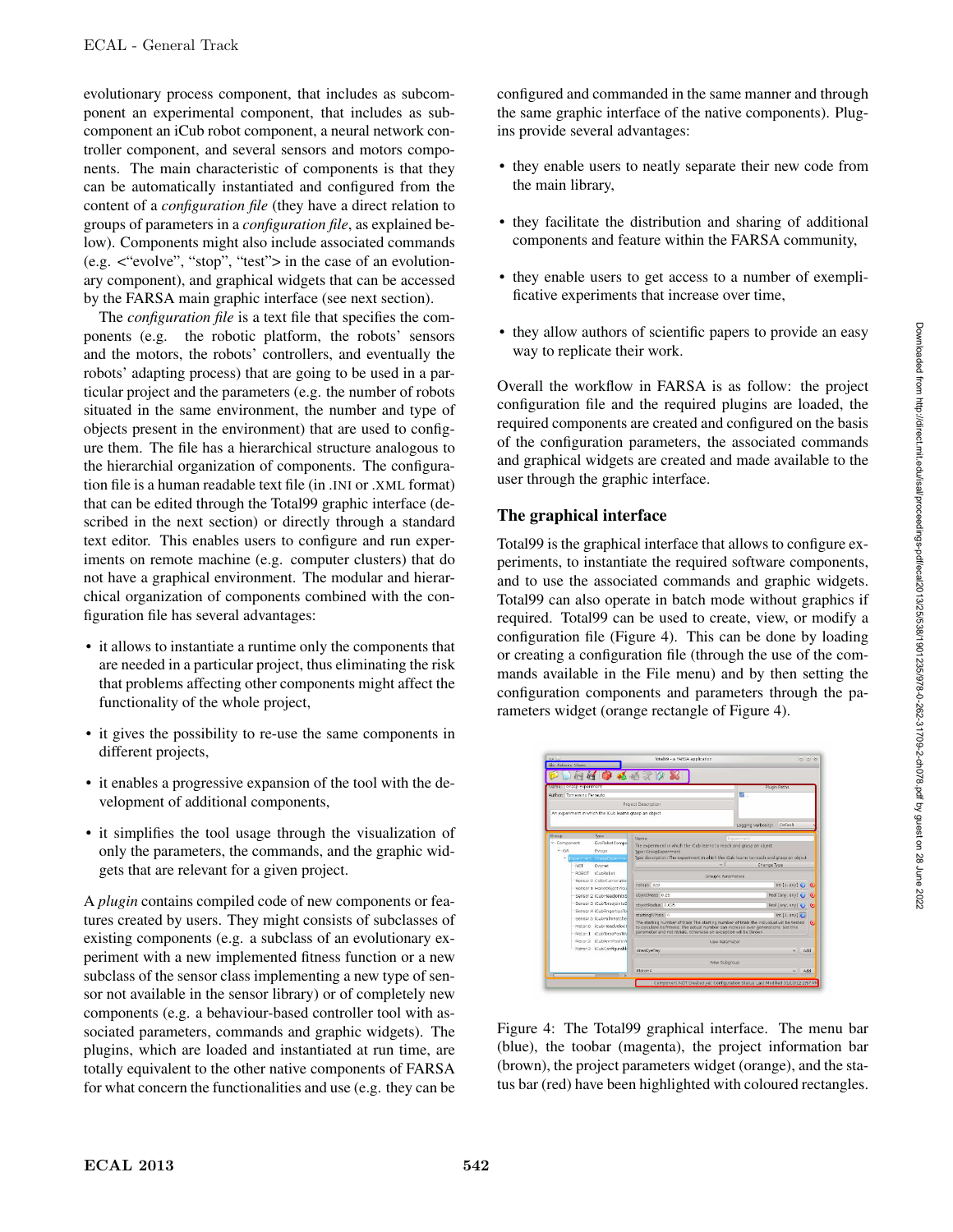More specifically, the left part of the parameters widget is used to display the hierarchical organization of the components and the right part is used to display the parameters of the currently selected component and/or to add or remove sub-components and parameters (these can be selected from automatically generated lists that include only the parameters that belong to the current component and the subcomponents that can be instantiated from the current component).

Once the configuration file has been set up, the user can run the project through the menu or the tool bar. As we mentioned above, this initiates the loading of the selected plugins, the instantiation of the software components specified in the configuration file, and the configuration of the components on the basis of the parameters specified in the configuration file. At this point, the commands associated to the components that have been instantiated and the associated graphic widgets can be executed from the Action and Views folders of the menu bar.

#### Extending FARSA

FARSA can be extended by implementing additional software components. The integration of the new components into FARSA, that enables the possibility to use, execute, and configure them as native components, requires to fulfill the following three requirements.

The first requirement is that the class of the new component should be defined as a sub-class of an existing component or of a virtual empty component.

The second requirement is that the new class should include a describe(), save(), and configure( $\frac{6}{10}$  functions that are used respectively for declaring the properties of the configuration parameters, saving the current value of the parameters on the configuration file when requested, and configuring the object on the basis of the parameters. For all these operations, FARSA provides helper functions in order to simplify and to minimize the effort of writing them.

The third requirement is that the new component has to be registered with the registerClass() function specifying the component type name.

In the case of components that also include new commands and/or new graphic widgets (that should be made available from the Total99 graphic interface), the user should also declare the new commands and/or widgets by implementing the fillActionsMenus(), getViewers(), and addAdditionalMenus() functions.

More detailed information can be found in the on-line documentation.

### Future Plans

The first stable version of FARSA has been just released online. During the next few months we plan to refine and extend the documentation and the library of the exemplificative experiments. Then we plan to keep extending the tool, to promote the development of a community of users and developers, and to develop multimedia materials that can enrich the educational and training potential of the tool.

#### Planned Extensions

Currently planned extensions include: (i) additional controller and adaptive software components that will enable the direct use of other formalisms and training algorithms (e.g. self-organizing maps, fuzzy networks, reinforcement learning) as well as the combined used of different techniques (e.g. unsupervised and supervised learning algorithms), (ii) additional readily available robotic platforms, and (iii) the possibility of using a simple script language as an alternative to C++ to implement new types of experiments.

#### FARSA Community

The full open-source nature of FARSA and its modular architecture constitute two important prerequisites for the development of a wide community of users and developers that can profit from the tools and can contribute to its further extension. To enable the formation of such community we plan to widely disseminate the tool and to create web-based facilities that can be used to store users' knowledge and plugins.

## Educational Use of FARSA

The simplicity of use potentially enables FARSA to also become an excellent educational tool. To promote this use we plan to develop and promote the collaborative development of tutorials and training material targeted toward undergraduate and graduate courses in Embodied Cognitive Sciences and Autonomous Robotics. Finally we plan to develop examples of serious games (Marsh, 2011; Miglino et al., 2008, 2007) that could be used to disseminate key concepts also to the general public, within Science Museums and Festivals, and to students of the primary and secondary schools.

#### Conclusion

FARSA is an easy to use open-source tool that can enable students and researchers with a limited technical expertise to start building and experimenting with embodied cognitive science models and enables experienced researchers to use a powerful tool that can be easily configured and extended. Moreover, it provides an unique set of integrated tools that strongly facilitate the design of neuro-robotics and adaptive robots. The current version of the tool has been extensively used and tested to carry on frontier research in adaptive robotics (Massera et al., 2007; Gigliotta and Nolfi, 2007; Tuci et al., 2009; Massera et al., 2010; Tuci et al., 2011; Savastano and Nolfi, 2012; Leugger and Nolfi, 2012) in our lab. We hope the public and well-documented version of the tool that we just released will attract a wide interest

<sup>&</sup>lt;sup>6</sup>Instead of implementing the configure() function, it is possible to implement a special constructor of the class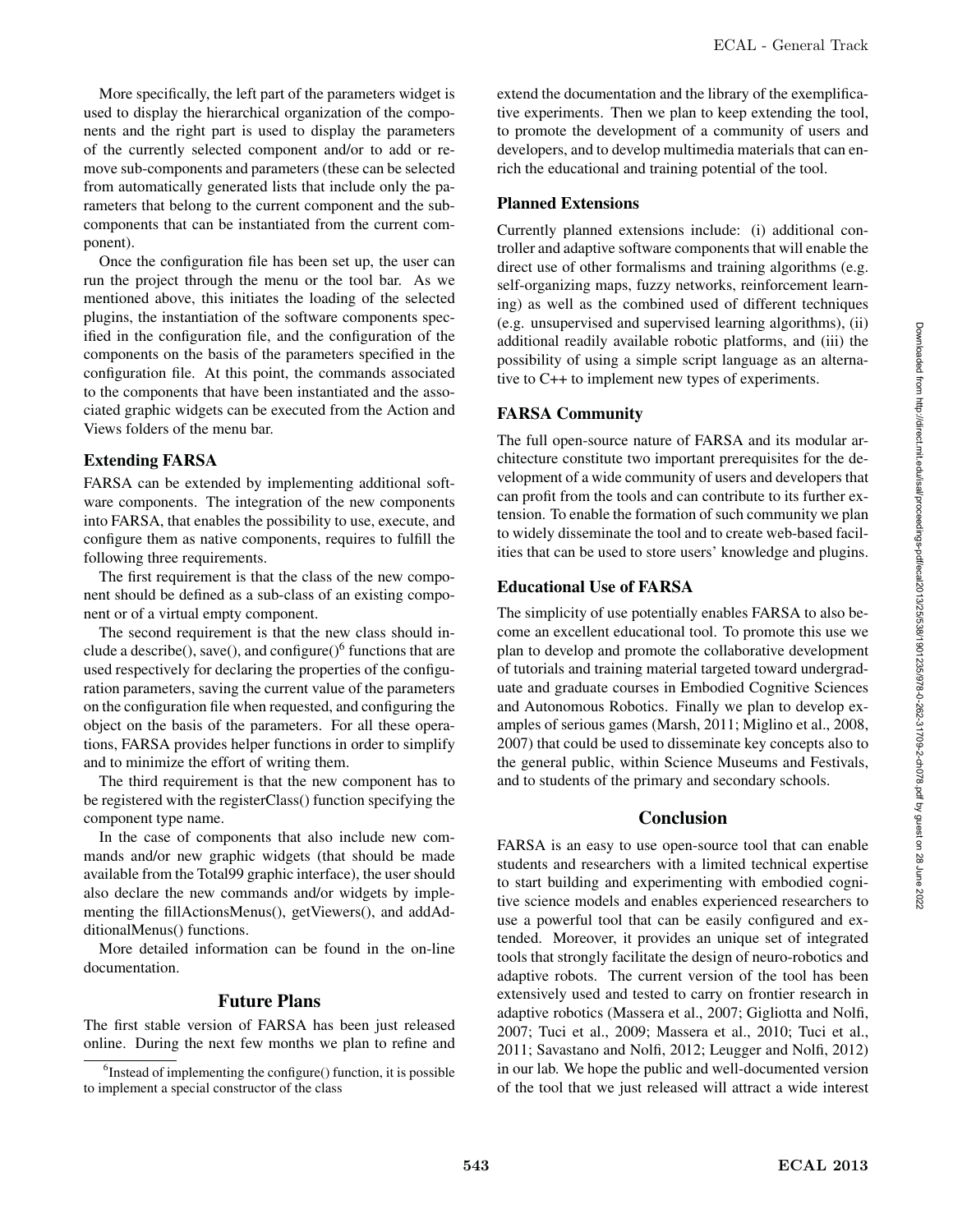and will permit the establishment of a wide community of users and developers.

# Acknowledgments

This research has been supported by CNR, in part under the European Science Foundation project Hierarchical Heterogeneous SWARM (H2Swarm). The authors thank Piero Savastano, Fabrizio Papi, and Tobias Leugger who contributed to the development of the tool.

# References

- Bonani, M., Longchamp, V., Magnenat, S., Re?tornaz, P., Burnier, D., Roulet, G., Vaussard, F., Bleuler, H., and Mondada, F. (2010). The marXbot, a miniature mobile robot opening new perspectives for the collectiverobotic research. *2010 IEEE/RSJ International Conference on Intelligent Robots and Systems*, pages 4187– 4193.
- Carpin, S., Lewis, M., Wang, J., Balakirsky, S., and Scrapper, C. (2007). USARSim: a robot simulator for research and education. In *Proceedings 2007 IEEE International Conference on Robotics and Automation*, pages 1400–1405. Ieee.
- Clark, A. (1999). An embodied cognitive science? *Trends in cognitive sciences*, 3(9):345–351.
- Gerkey, B. P., Vaughan, R. T., Stø y, K., Howard, A., Sukhatme, G. S., and Mataric, M. J. (2001). Most valuable player: A robot device server for distributed control. In *Proceedings of the IEEE/RSJ International Conference on Intelligent Robots and Systems (IROS 2001)*, number Iros, pages 1226–1231.
- Gigliotta, O. and Nolfi, S. (2007). Formation of spatial representations in evolving autonomous robots. *2007 IEEE Symposium on Artificial Life*, pages 171–178.
- Jerez, J. and Suero, A. (2004). Newton Game Dynamics. http://www.newtondynamics.com.
- Koenig, N. and Howard, A. (2004). Design and use paradigms for gazebo, an open-source multi-robot simulator. In *2004 IEEE/RSJ International Conference on Intelligent Robots and Systems (IROS)*, volume 3, pages 2149–2154. Ieee.
- Leugger, T. and Nolfi, S. (2012). Action development and integration in an humanoid icub robot. In *Biomimetic and Biohybrid Systems*, pages 369–370. Springer.
- Marsh, T. (2011). Serious games continuum: Between games for purpose and experiential environments for purpose. *Entertainment Computing*, 2(2):61 – 68.
- Massera, G., Cangelosi, A., and Nolfi, S. (2007). Evolution of prehension ability in an anthropomorphic neurorobotic arm. *Frontiers in neurorobotics*, 1:1–9.
- Massera, G., Tuci, E., Ferrauto, T., and Nolfi, S. (2010). The Facilitatory Role of Linguistic Instructions on Developing Manipulation Skills. *IEEE Computational Intelligence Magazine*, 5(3):33–42.
- Metta, G., Fitzpatrick, P., and Natale, L. (2006). Yarp: yet another robot platform. *International Journal on Advanced Robotics Systems*, 3(1):43–48.
- Michel, O. (2004). Webots: professional mobile robot simulation. *International Journal of Advanced Robotic Systems*, 1(1):39–42.
- Miglino, O., Gigliotta, O., Cardaci, M., and Ponticorvo, M. (2007). Artificial organisms as tools for the development of psychological theory: Tolman's lesson. *Cognitive Processing*, 8:261–277.
- Miglino, O., Gigliotta, O., Ponticorvo, M., and Stefano, N. (2008). Breedbot: an evolutionary robotics application in digital content. *The Electronic Library*, 26(3):363– 373.
- Mondada, F., Bonani, M., Raemy, X., Pugh, J., Cianci, C., Klaptocz, A., Magnenat, S., Zufferey, J.-C., Floreano, D., and Martinoli, A. (2009). The e-puck, a robot designed for education in engineering. In *Proceedings of the 9th conference on autonomous robot systems and competitions*, volume 1, pages 59–65.
- Mondada, F., Franzi, E., and Ienne, P. (1994). Mobile robot miniaturisation: A tool for investigation in control algorithms. In *Experimental Robotics III*, pages 501– 513. Springer.
- Nolfi, S. (2000). Evorobot 1.1 User Manual. Technical report, Institute of Psychology, CNR.
- Nolfi, S. and Gigliotta, O. (2010). Evolution of Communication and Language in Embodied Agents. pages 297– 301.
- Pfeifer, R. and Bongard, J. (2007). *How the body shapes the way we think: a new view of intelligence*. Bradford Books.
- Pinciroli, C., Trianni, V., O?Grady, R., Pini, G., Brutschy, A., Brambilla, M., Mathews, N., Ferrante, E., Caro, G., Ducatelle, F., Birattari, M., Gambardella, L. M., and Dorigo, M. (2012). ARGoS: a modular, parallel, multiengine simulator for multi-robot systems. *Swarm Intelligence*, 6(4):271–295.